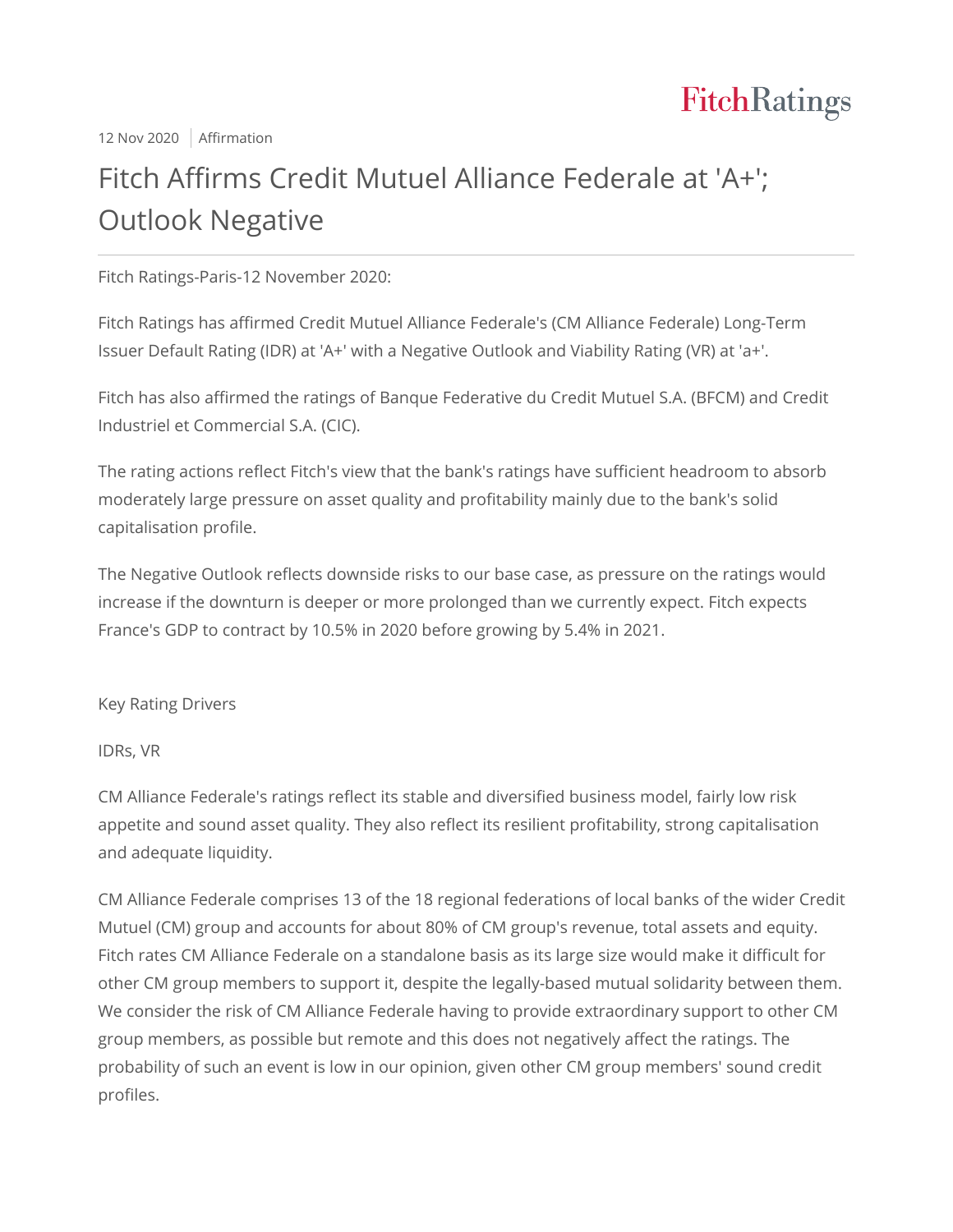The central institution of CM Alliance Federale, Caisse Federale de Credit Mutuel (CFdeCM) and its affiliated local banks are linked by a contractual mutual support mechanism. They publish consolidated accounts and share a common strategy, brand and joint marketing activities. Risk management is also centralised. The entities forming CM Alliance Federale are considered as a single unit by banking supervisors, in addition to supervision at CM group level. We consequently assign group ratings to CM Alliance Federale, in accordance with Annex 4 of our Bank Rating Criteria.

CM Alliance Federale is the third-largest retail and commercial bank in France and has well-established life and non-life insurance franchises. It generates most of its revenue domestically. Outside of France it is mainly active in Germany, where it offers consumer finance, leasing and factoring. The bank's strategy is well articulated and its cooperative status supports its low risk appetite.

About half of CM Alliance Federale's loan portfolio comprises low-risk housing loans. Higher risk consumer finance loans account for about 10% of the portfolio and benefit from a sound risk-return profile. The group is conservative in its lending to professionals and SMEs.

CM Alliance Federale maintained healthy asset quality metrics in 1H20, with an impaired/gross loans ratio of 3.1% and high coverage of impaired loans by loan loss allowances, at about 72%. We expect loan performance to deteriorate further in the coming 12-18 months and the impaired loans ratio to peak at around 4% by end-2021 under our baseline assumptions. At end-June 2020, the bank had deferred about EUR3.5 billion in loan payments until end-September 2020. We expect further deferrals will be granted to support businesses in particularly exposed sectors (restaurants, hotels, tourism for example) as France enters its second lockdown.

CM Alliance Federale has strong recurring profitability, generally commensurate with a low risk appetite. It has repeatedly had stronger operating efficiency than peers, despite its de-centralised structure and large branch network, and continued to demonstrate strong cost control during 1H20. However, the bank's 1H20 operating profitability was burdened by high loan impairment charges at about 50bp of average gross loans, mainly reflecting the bank's conservative classification of loans in sensitive sectors to Stage 2. The bank's insurance and capital markets activities weighed on performance over the half-year, whereas retail and commercial banking networks were supportive with sustained loan production.

Capitalisation is a key rating strength for CM Alliance Federale and compares favourably with most of its French and European banking peers. This is owing to the bank's low risk appetite, prudent capital planning and limited payouts to cooperative shareholders. CM Alliance Federale has a strong buffer over its regulatory capital requirements - the bank's Common Equity Tier 1 (CET1)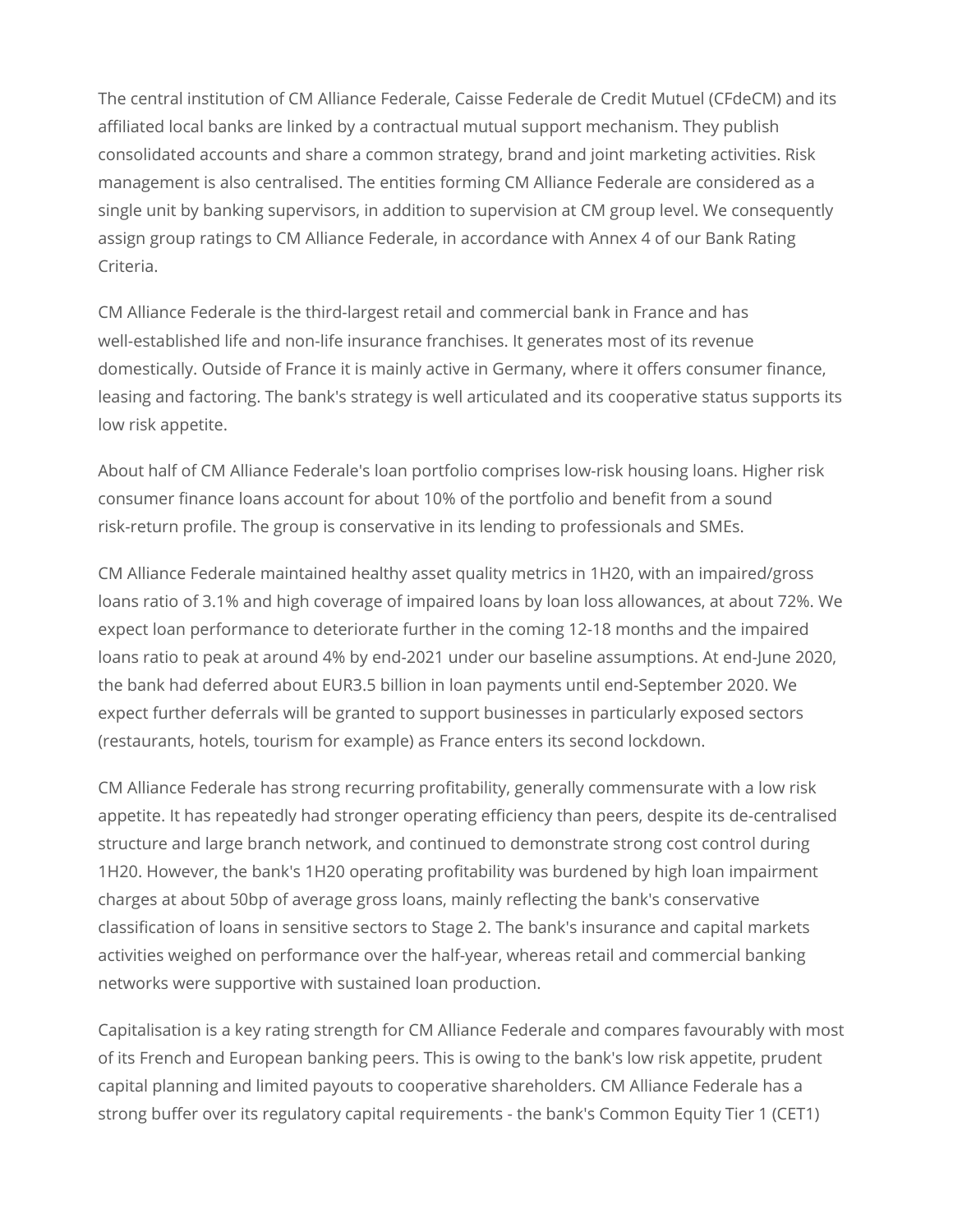capital of 17.1% at end-June 2020 exceeded its regulatory requirement by a wide margin. In conjunction with the bank's strong pre-impairment profits, this provides ample cushion against asset quality shocks. Nonetheless, given the downside risks to our base case forecasts, we believe that our assessment and rating of the bank's capitalisation are sensitive to risk-weighted assets (RWA) inflation from weaker creditworthiness of the bank's counterparties.

CM Alliance Federale benefits from a large and stable deposit base, originating mainly from its domestic branch networks. The bank's liquidity improved markedly in 1H20, owing to strong deposit inflows during the half year. This is partly due to households building precautionary savings and corporates drawing liquidity lines and holding onto state-guaranteed loan proceeds to strengthen their liquidity position. CM Alliance Federale's liquidity also benefited from a higher buffer of cash, central bank placements and high-quality liquid assets (HQLA), which totaled about 20% of group assets, excluding insurance assets.

A more permanent and structural improvement in the group's liquidity profile would lead to a change in our 'a' score for funding and liquidity to 'a+', in line with the VR. The 'a' score for funding and liquidity results in a Short-Term IDR of 'F1', which is the lower of the two possible Short-Term IDRs mapping to a 'A+' Long-Term IDR.

#### SUBSIDIARIES

Fitch has common VRs for CM Alliance Federale, BFCM and CIC. BFCM made up 80% of CM Alliance Federale's consolidated assets at end-June 2020 (the other 20% relate to the local CM banks). It is the group's main issuing vehicle on the financial markets and it coordinates the group's subsidiaries. CIC is owned by BFCM and accounts for about 45% of group assets. It is one of the group's two retail and commercial networks in France and hosts the group's modest corporate and investment banking activities.

BFCM and CIC are highly integrated within CM Alliance Federale in terms of management, systems, capital and liquidity. This means that the subsidiaries' and group's credit profiles cannot be separated. As of September 2020, BFCM also officially became part of CM group's solidarity mechanism.

## SUPPORT RATINGS AND SUPPORT RATING FLOORS

CM Alliance Federale's, BFCM's and CIC's Support Ratings (SR) of '5' and Support Rating Floors (SRF) of 'No Floor' reflect Fitch's view that although possible, sovereign support cannot be relied upon. Legislative, regulatory and policy initiatives, including the implementation of the EU's Bank Recovery and Resolution Directive, have substantially reduced the likelihood of sovereign support for EU commercial banks in general, in our view. This implies that senior creditors would probably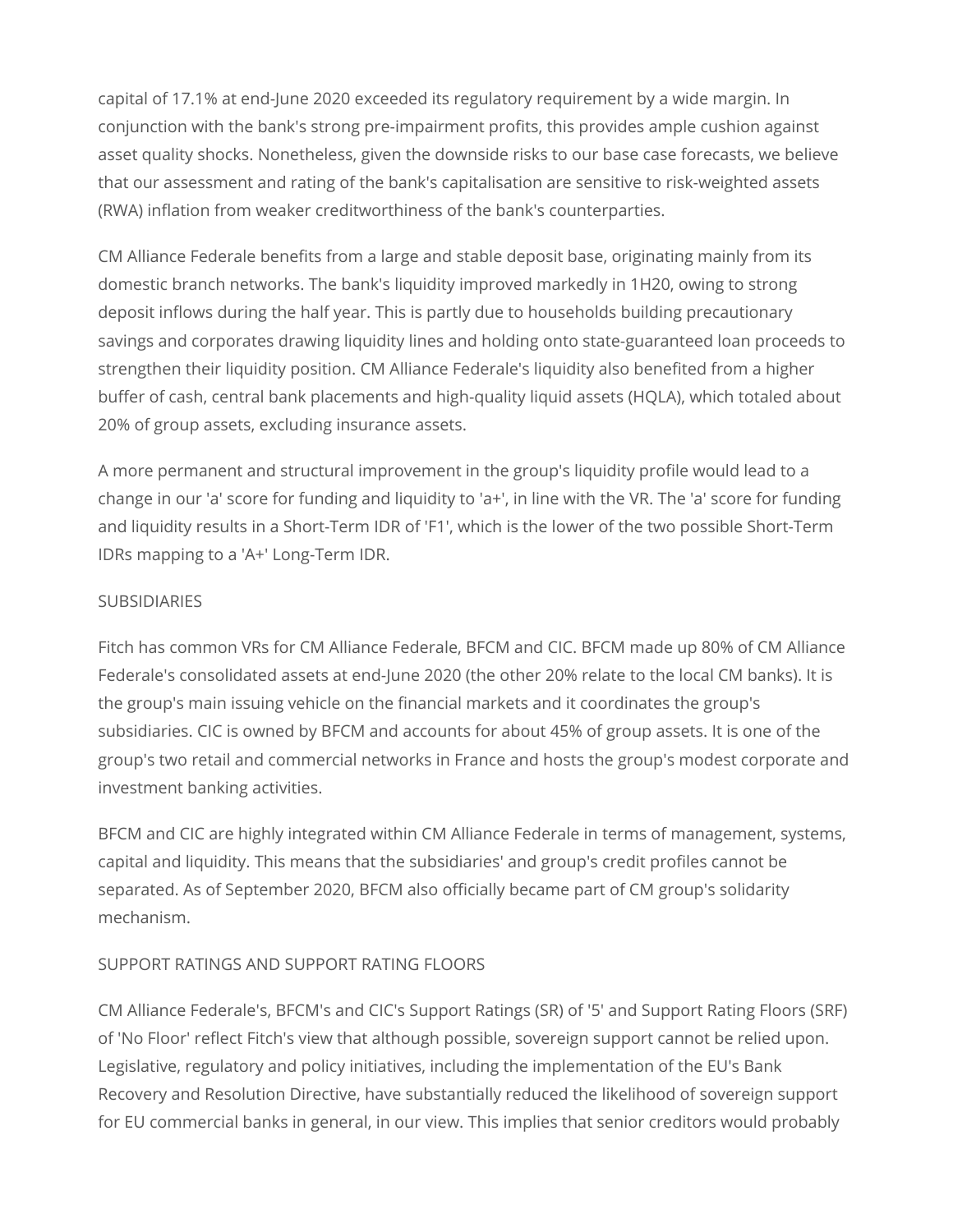be required to participate in losses, if necessary, instead of, or ahead of, the bank receiving sovereign support, despite CM's systemic importance.

#### SENIOR PREFERRED DEBT

Fitch has affirmed BFCM's and CIC's senior preferred long- and short-term debt ratings at 'AA-' and 'F1+', respectively. These are one notch above the Long- and Short-Term IDRs of BFCM and CIC to reflect the protection that will accrue to senior preferred debt from debt and equity resolution buffers. This is because Fitch expects CM Alliance Federale to fill its total minimum requirement for own funds and eligible liabilities (MREL) without recourse to senior preferred debt within up to the next five years.

## DERIVATIVE COUNTERPARTY RATING AND DEPOSIT RATINGS

Fitch has affirmed BFCM's Derivative Counterparty Rating (DCR) at 'AA-(dcr)', in line with equally ranking senior preferred debt. Fitch has also affirmed BFCM's and CIC's long- and short-term deposit ratings at 'AA-' and 'F1+' as deposits rank pari passu with senior preferred debt and derivatives claims in France.

## SENIOR NON-PREFERRED DEBT

BFCM's senior non-preferred long-term debt rating is in line with BFCM's Long-Term IDR. Fitch views the probability of default on the senior non-preferred notes as the same as that of the bank.

## SUBORDINATED AND JUNIOR SUBORDINATED DEBT

Subordinated debt and deeply subordinated debt issued by BFCM are notched down from CM Alliance Federale's VR in accordance with Fitch's assessment of each instrument's respective non-performance and relative loss severity risk profiles.

We rate subordinated Tier 2 debt two notches below CM Alliance Federale's VR to reflect below average recoveries for this type of debt arising from subordination in case of a non-viability event. Legacy deeply subordinated Tier 1 securities are rated four notches below CM Alliance Federale's VR to reflect the high loss severity risk of these securities (two notches from the VR) as well as a higher risk of non-performance (an additional two notches) relative to the bank's VR.

## RATING SENSITIVITIES

Factors that could, individually or collectively, lead to negative rating action/downgrade:

CM Alliance Federale's ratings would likely be downgraded on a combination of a pronounced and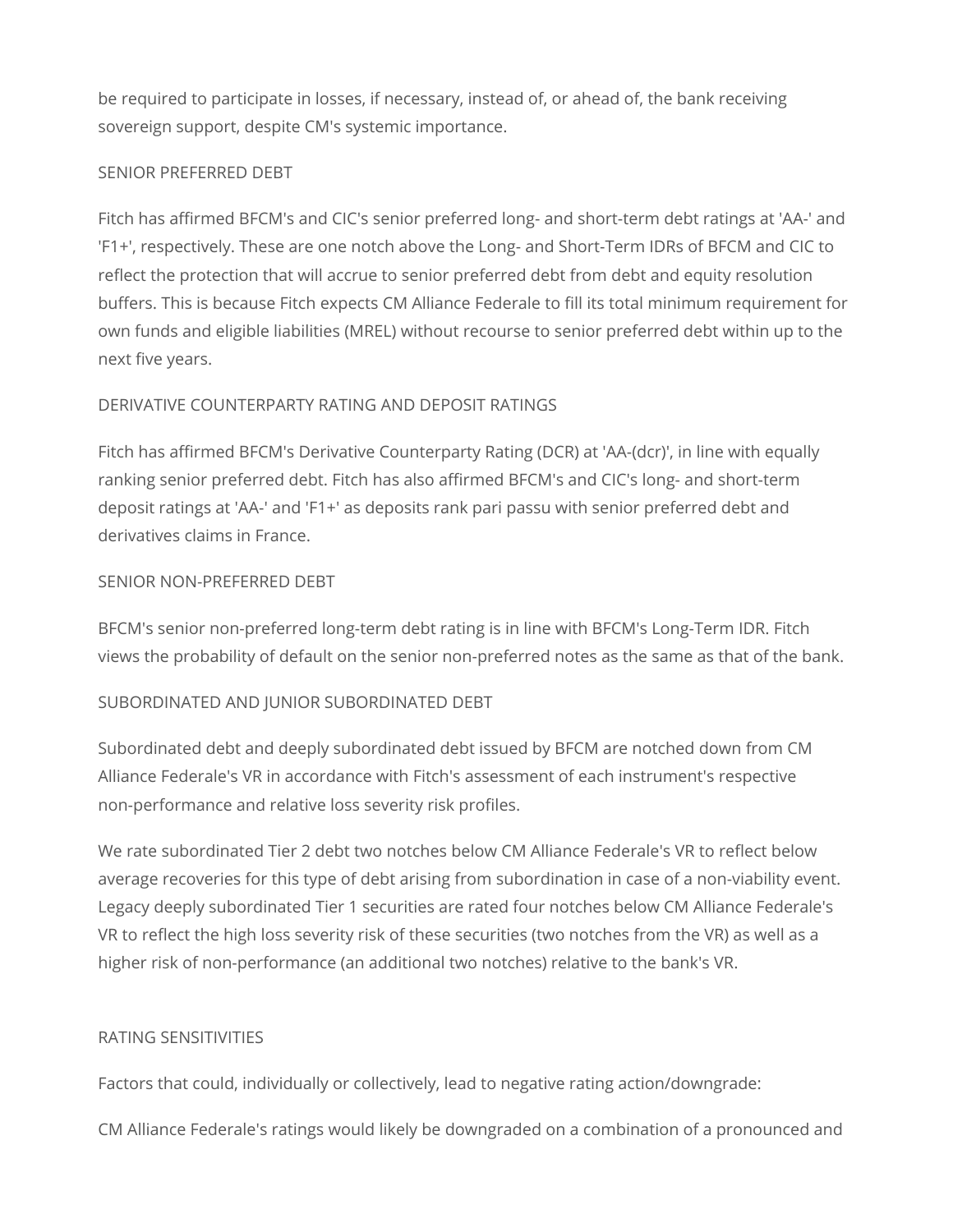sustained deterioration in impaired loans associated with a lower coverage ratio, a sustained reduction of the bank's operating profitability/RWA ratio below 1.5% and deterioration in the CET1 ratio significantly below 16%.

Although currently not expected, a weakening in the creditworthiness of other CM group members could also negatively affect CM Alliance Federale's ratings.

Factors that could, individually or collectively, lead to positive rating action/upgrade:

The Outlook on the Long-Term IDR could be revised to Stable if the economy continues to perform in line with our base case, therefore keeping the negative pressure on asset quality, earnings and capital in line with our current assessment.

In the event CM Alliance Federale is able to withstand rating pressure arising from the pandemic, the most likely trigger for an upgrade would be a significant franchise expansion or demonstration of even stronger or stable financial metrics. We consider that given its currently high rating, an upgrade is unlikely in the current operating environment.

#### **SUBSIDIARIES**

BFCM's and CIC's ratings are sensitive to changes in the ratings of CM Alliance Federale and changes to BFCM's and CIC's role and integration within the group, which we do not expect.

#### SRs AND SRFs

An upgrade of CM Alliance Federale's, BFCM's and CIC's SRs and upward revision of the SRFs would be contingent on a positive change in the French sovereign's propensity to support its banks. While not impossible, this is highly unlikely, in Fitch's view.

## DERIVATIVE COUNTERPARTY RATING, DEPOSIT RATINGS AND SENIOR DEBT

Senior preferred and senior non-preferred debt, deposit ratings and DCRs of the abovementioned entities of the group could be downgraded if CM Alliance Federale's Long-Term IDR is downgraded or if Fitch no longer expects CM Alliance Federale to meet its resolution buffer requirements with only senior non-preferred debt and more junior instruments within three to five years.

## SUBORDINATED AND JUNIOR SUBORDINATED DEBT

The ratings of the subordinated debt and deeply subordinated debt issued by BFCM are primarily sensitive to a change in CM Alliance Federale's VR.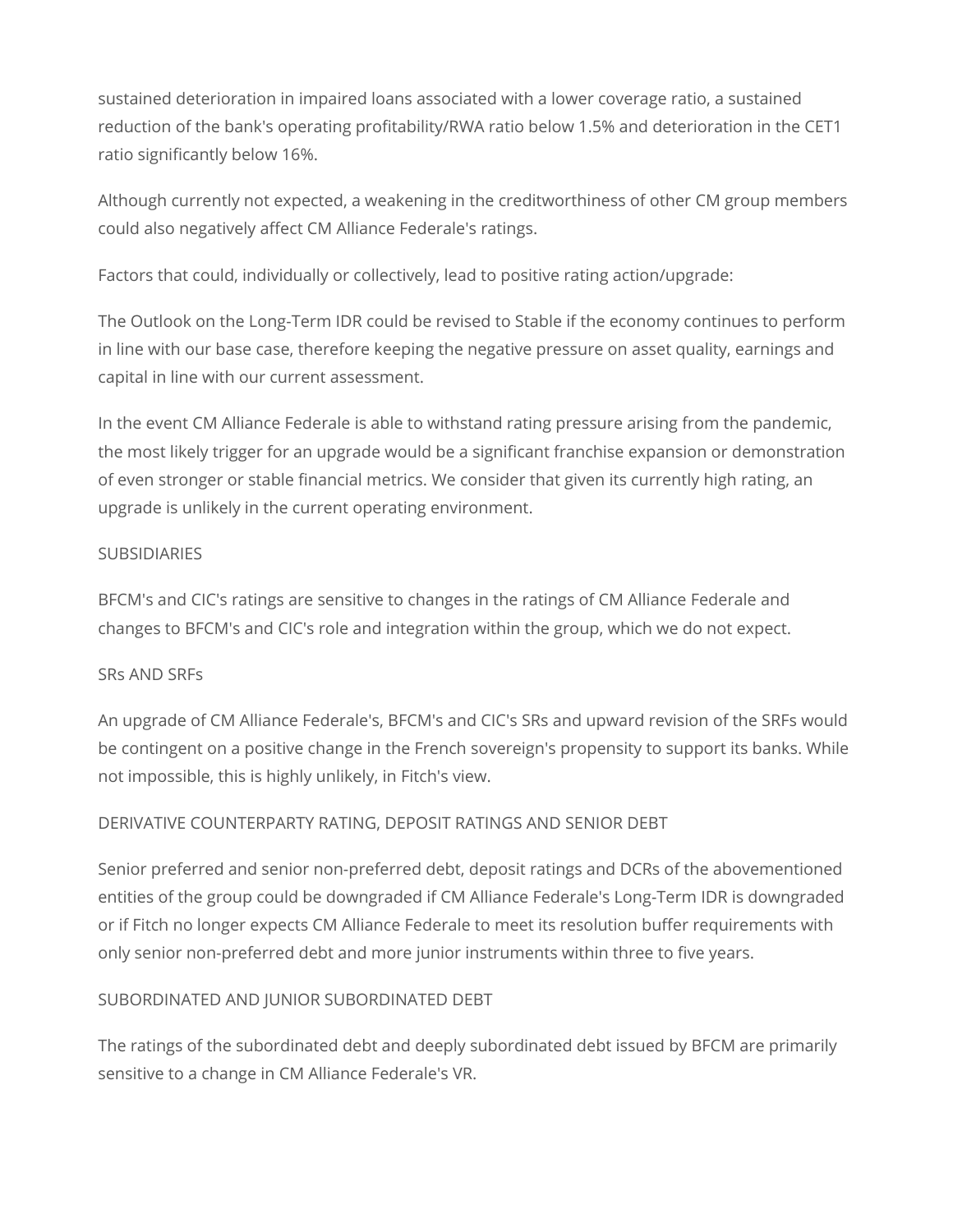## Best/Worst Case Rating Scenario

International scale credit ratings of Financial Institutions and Covered Bond issuers have a best-case rating upgrade scenario (defined as the 99th percentile of rating transitions, measured in a positive direction) of three notches over a three-year rating horizon; and a worst-case rating downgrade scenario (defined as the 99th percentile of rating transitions, measured in a negative direction) of four notches over three years. The complete span of best- and worst-case scenario credit ratings for all rating categories ranges from 'AAA' to 'D'. Best- and worst-case scenario credit ratings are based on historical performance. For more information about the methodology used to determine sector-specific best- and worst-case scenario credit ratings, visit [https://www.fitchratings.com/site/re/10111579]

## REFERENCES FOR SUBSTANTIALLY MATERIAL SOURCE CITED AS KEY DRIVER OF RATING The principal sources of information used in the analysis are described in the Applicable Criteria.

## ESG Considerations

Unless otherwise disclosed in this section, the highest level of ESG credit relevance is a score of '3'. This means ESG issues are credit-neutral or have only a minimal credit impact on the entity, either due to their nature or the way in which they are being managed by the entity. For more information on Fitch's ESG Relevance Scores, visit www.fitchratings.com/esg

Credit Mutuel Alliance Federale; Long Term Issuer Default Rating; Affirmed; A+; Rating Outlook Negative

- ; Short Term Issuer Default Rating; Affirmed; F1
- ; Viability Rating; Affirmed; a+
- ; Support Rating; Affirmed; 5
- ; Support Rating Floor; Affirmed; NF

Banque Federative du Credit Mutuel S.A.; Long Term Issuer Default Rating; Affirmed; A+; Rating Outlook Negative

- ; Short Term Issuer Default Rating; Affirmed; F1
- ; Viability Rating; Affirmed; a+
- ; Support Rating; Affirmed; 5
- ; Support Rating Floor; Affirmed; NF
- ; Derivative Counterparty Rating; Affirmed; AA-(dcr)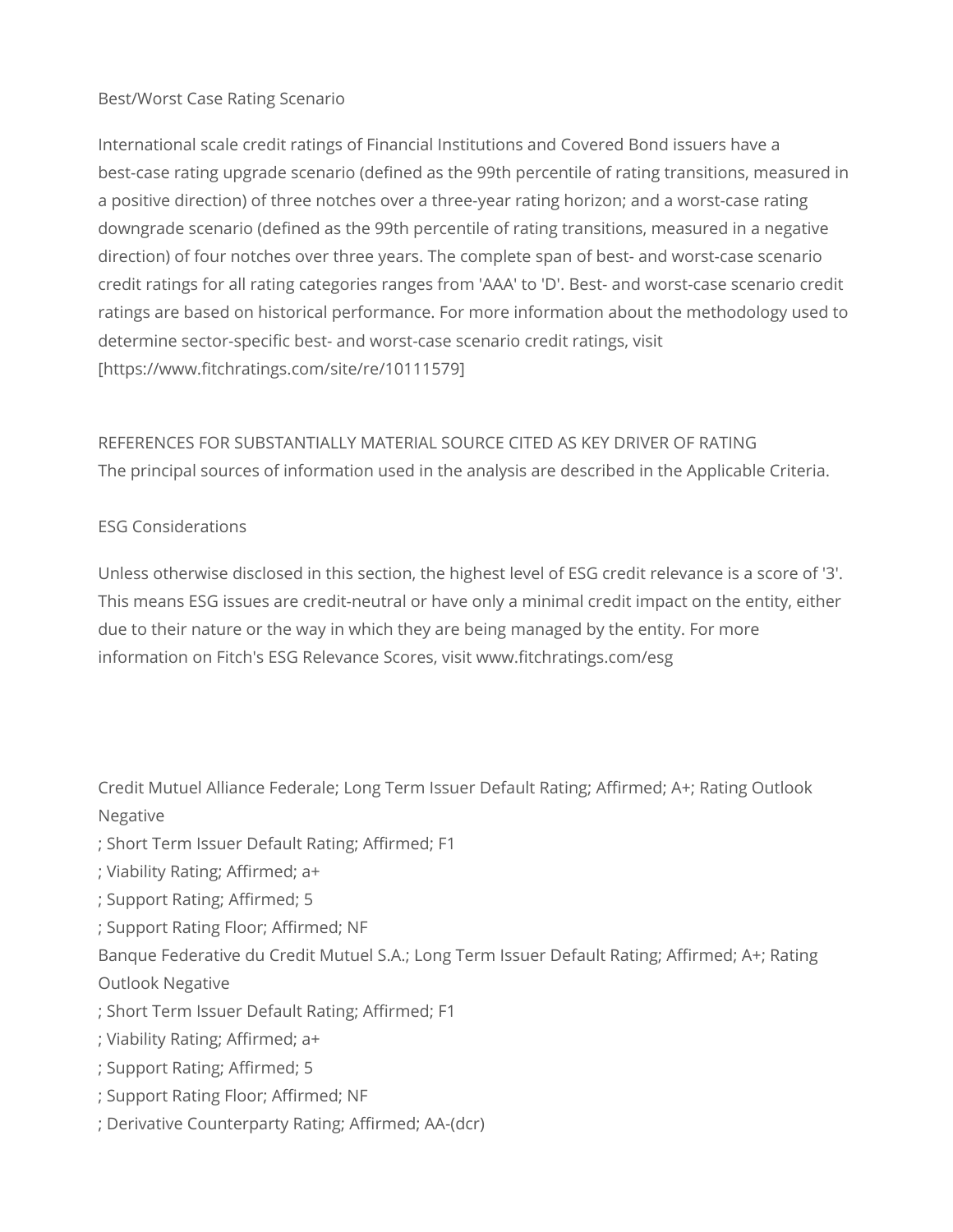----junior subordinated; Long Term Rating; Affirmed; BBB

----Senior non-preferred; Long Term Rating; Affirmed; A+

----subordinated; Long Term Rating; Affirmed; A-

----long-term deposits; Long Term Rating; Affirmed; AA-

----Senior preferred; Long Term Rating; Affirmed; AA-

----short-term deposits; Short Term Rating; Affirmed; F1+

----Senior preferred; Short Term Rating; Affirmed; F1+

Credit Industriel et Commercial S.A.; Long Term Issuer Default Rating; Affirmed; A+; Rating Outlook Negative

; Short Term Issuer Default Rating; Affirmed; F1

; Viability Rating; Affirmed; a+

; Support Rating; Affirmed; 5

; Support Rating Floor; Affirmed; NF

----long-term deposits; Long Term Rating; Affirmed; AA-

----Senior preferred; Long Term Rating; Affirmed; AA-

----short-term deposits; Short Term Rating; Affirmed; F1+

----Senior preferred; Short Term Rating; Affirmed; F1+

Contacts: Primary Rating Analyst Francois-Xavier Deucher, CFA Director +33 1 44 29 92 72 Fitch Ratings Ireland Limited 60 rue de Monceau Paris 75008

Secondary Rating Analyst Lukas Rollmann, Associate Director +33 1 44 29 91 22

Committee Chairperson Claudia Nelson, Senior Director +44 20 3530 1191

Media Relations: Louisa Williams, London, Tel: +44 20 3530 2452, Email: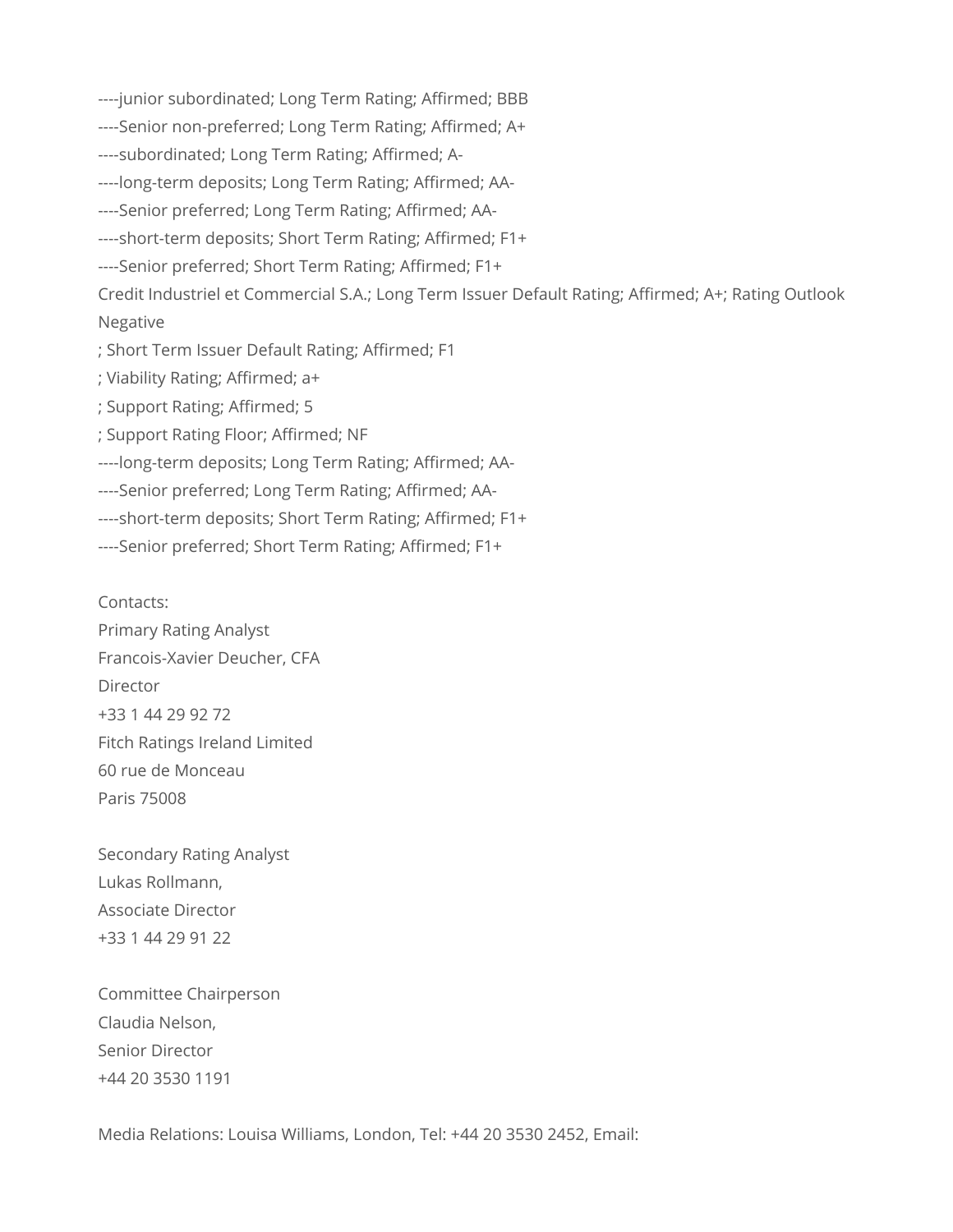louisa.williams@thefitchgroup.com

Additional information is available on www.fitchratings.com

#### **Applicable Criteria**

[Bank Rating Criteria \(pub. 28 Feb 2020\) \(including rating assumption sensitivity\)](https://app.fitchconnect.com/search/research/article/RPT_10110041)

### **Additional Disclosures**

[Dodd-Frank Rating Information Disclosure Form](https://www.fitchratings.com/site/dodd-frank-disclosure/10142759) [Solicitation Status](https://www.fitchratings.com/site/pr/10142759#solicitation) [Endorsement Status](https://www.fitchratings.com/site/pr/10142759#endorsement_status) [Endorsement Policy](#page-9-0)

ALL FITCH CREDIT RATINGS ARE SUBJECT TO CERTAIN LIMITATIONS AND DISCLAIMERS. PLEASE READ THESE LIMITATIONS AND DISCLAIMERS BY FOLLOWING THIS LINK: [HTTPS://WWW.FITCHRATINGS.COM/UNDERSTANDINGCREDITRATINGS.](https://www.fitchratings.com/UNDERSTANDINGCREDITRATINGS) IN ADDITION, THE FOLLOWING [HTTPS://WWW.FITCHRATINGS.COM/RATING-DEFINITIONS-DOCUMENT](https://www.fitchratings.com/rating-definitions-document) DETAILS FITCH'S RATING DEFINITIONS FOR EACH RATING SCALE AND RATING CATEGORIES, INCLUDING DEFINITIONS RELATING TO DEFAULT. PUBLISHED RATINGS, CRITERIA, AND METHODOLOGIES ARE AVAILABLE FROM THIS SITE AT ALL TIMES. FITCH'S CODE OF CONDUCT, CONFIDENTIALITY, CONFLICTS OF INTEREST, AFFILIATE FIREWALL, COMPLIANCE, AND OTHER RELEVANT POLICIES AND PROCEDURES ARE ALSO AVAILABLE FROM THE CODE OF CONDUCT SECTION OF THIS SITE. DIRECTORS AND SHAREHOLDERS RELEVANT INTERESTS ARE AVAILABLE AT [HTTPS://WWW.FITCHRATINGS.COM/SITE/REGULATORY.](https://www.fitchratings.com/site/regulatory) FITCH MAY HAVE PROVIDED ANOTHER PERMISSIBLE SERVICE TO THE RATED ENTITY OR ITS RELATED THIRD PARTIES. DETAILS OF THIS SERVICE FOR RATINGS FOR WHICH THE LEAD ANALYST IS BASED IN AN EU-REGISTERED ENTITY CAN BE FOUND ON THE ENTITY SUMMARY PAGE FOR THIS ISSUER ON THE FITCH RATINGS WEBSITE.

Copyright © 2020 by Fitch Ratings, Inc., Fitch Ratings Ltd. and its subsidiaries. 33 Whitehall Street, NY, NY 10004. Telephone: 1-800-753-4824, (212) 908-0500. Fax: (212) 480-4435. Reproduction or retransmission in whole or in part is prohibited except by permission. All rights reserved. In issuing and maintaining its ratings and in making other reports (including forecast information), Fitch relies on factual information it receives from issuers and underwriters and from other sources Fitch believes to be credible. Fitch conducts a reasonable investigation of the factual information relied upon by it in accordance with its ratings methodology, and obtains reasonable verification of that information from independent sources, to the extent such sources are available for a given security or in a given jurisdiction. The manner of Fitch's factual investigation and the scope of the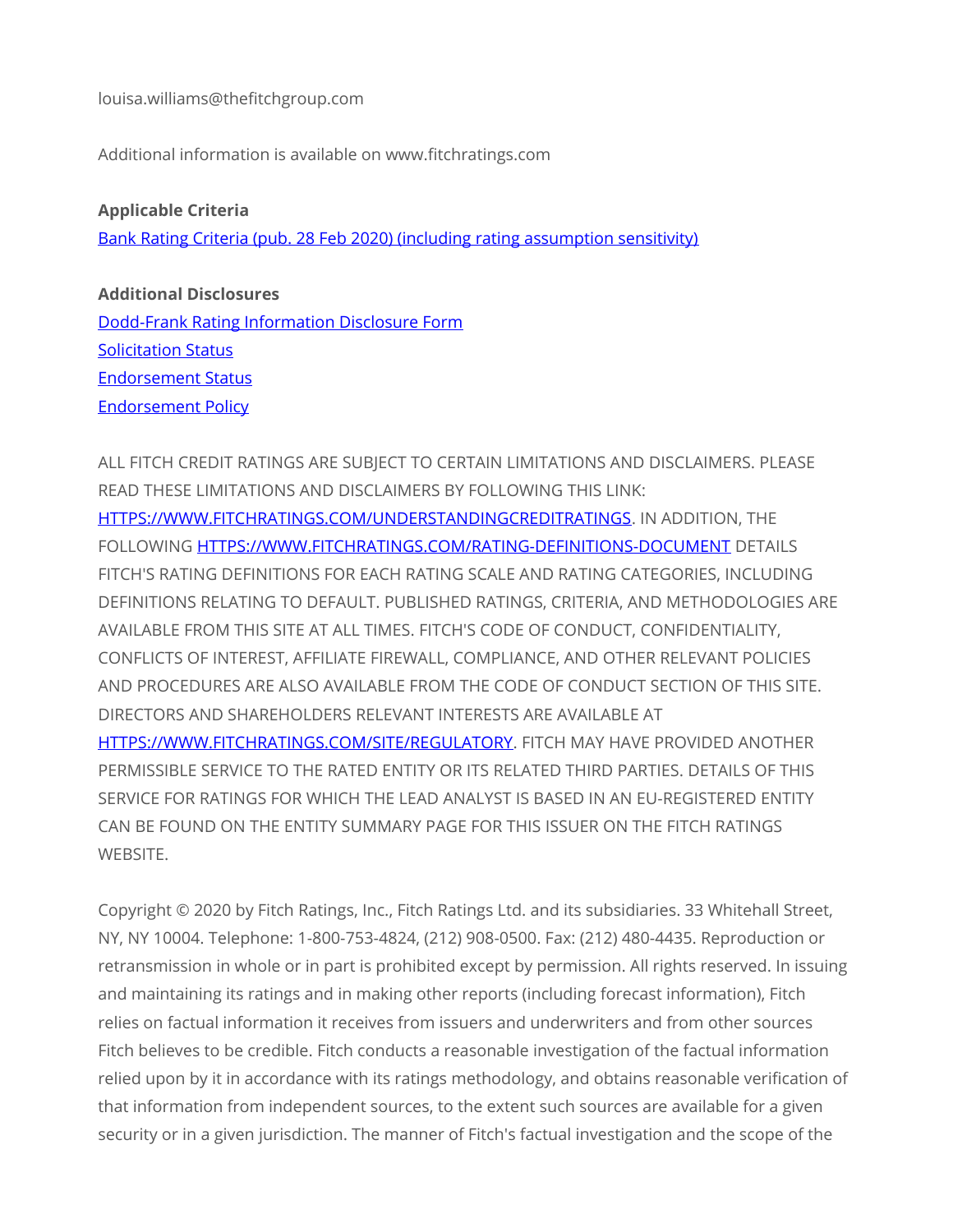third-party verification it obtains will vary depending on the nature of the rated security and its issuer, the requirements and practices in the jurisdiction in which the rated security is offered and sold and/or the issuer is located, the availability and nature of relevant public information, access to the management of the issuer and its advisers, the availability of pre-existing third-party verifications such as audit reports, agreed-upon procedures letters, appraisals, actuarial reports, engineering reports, legal opinions and other reports provided by third parties, the availability of independent and competent third- party verification sources with respect to the particular security or in the particular jurisdiction of the issuer, and a variety of other factors. Users of Fitch's ratings and reports should understand that neither an enhanced factual investigation nor any third-party verification can ensure that all of the information Fitch relies on in connection with a rating or a report will be accurate and complete. Ultimately, the issuer and its advisers are responsible for the accuracy of the information they provide to Fitch and to the market in offering documents and other reports. In issuing its ratings and its reports, Fitch must rely on the work of experts, including independent auditors with respect to financial statements and attorneys with respect to legal and tax matters. Further, ratings and forecasts of financial and other information are inherently forward-looking and embody assumptions and predictions about future events that by their nature cannot be verified as facts. As a result, despite any verification of current facts, ratings and forecasts can be affected by future events or conditions that were not anticipated at the time a rating or forecast was issued or affirmed.

The information in this report is provided "as is" without any representation or warranty of any kind, and Fitch does not represent or warrant that the report or any of its contents will meet any of the requirements of a recipient of the report. A Fitch rating is an opinion as to the creditworthiness of a security. This opinion and reports made by Fitch are based on established criteria and methodologies that Fitch is continuously evaluating and updating. Therefore, ratings and reports are the collective work product of Fitch and no individual, or group of individuals, is solely responsible for a rating or a report. The rating does not address the risk of loss due to risks other than credit risk, unless such risk is specifically mentioned. Fitch is not engaged in the offer or sale of any security. All Fitch reports have shared authorship. Individuals identified in a Fitch report were involved in, but are not solely responsible for, the opinions stated therein. The individuals are named for contact purposes only. A report providing a Fitch rating is neither a prospectus nor a substitute for the information assembled, verified and presented to investors by the issuer and its agents in connection with the sale of the securities. Ratings may be changed or withdrawn at any time for any reason in the sole discretion of Fitch. Fitch does not provide investment advice of any sort. Ratings are not a recommendation to buy, sell, or hold any security. Ratings do not comment on the adequacy of market price, the suitability of any security for a particular investor, or the tax-exempt nature or taxability of payments made in respect to any security. Fitch receives fees from issuers, insurers, guarantors, other obligors, and underwriters for rating securities. Such fees generally vary from US\$1,000 to US\$750,000 (or the applicable currency equivalent) per issue. In